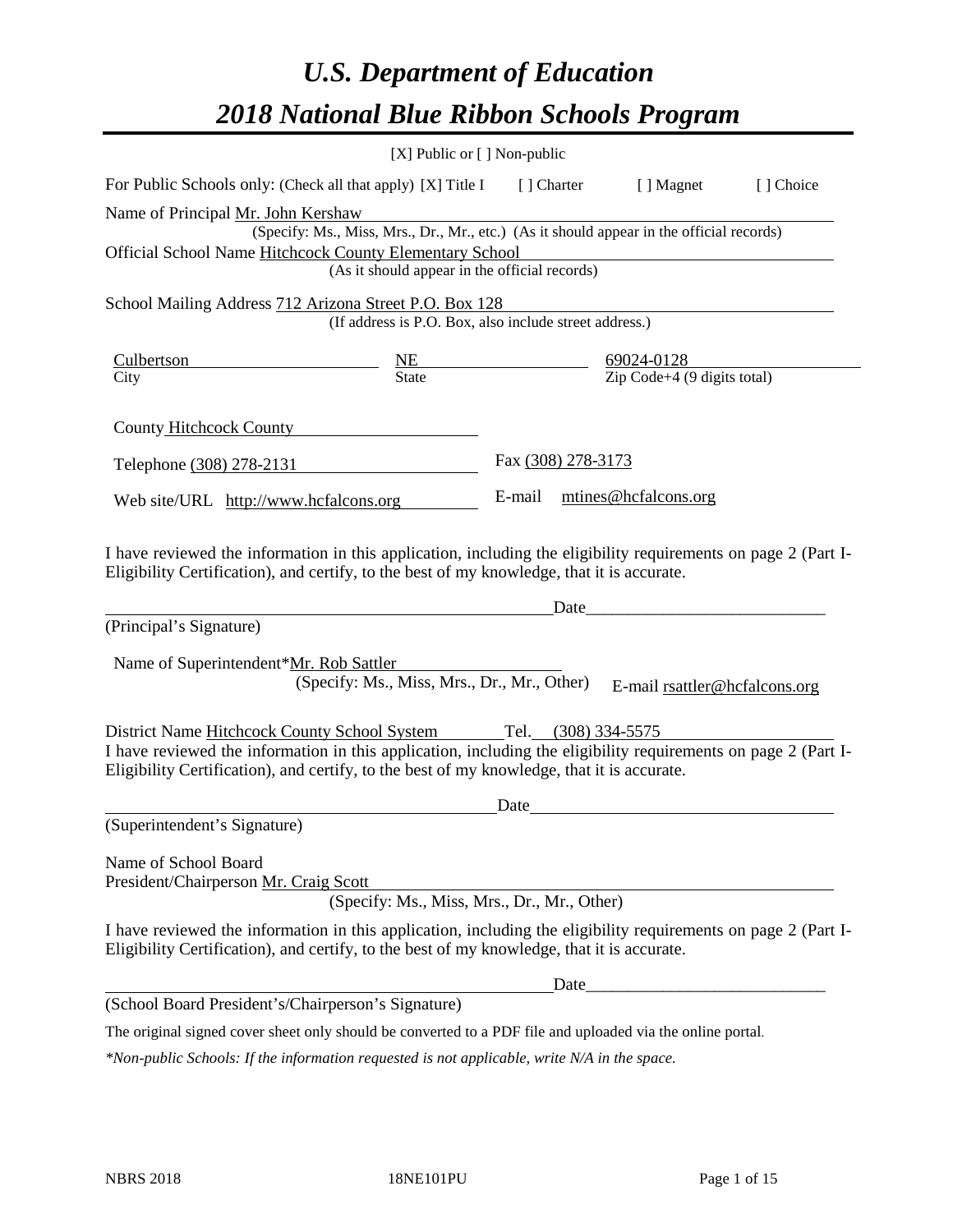The signatures on the first page of this application (cover page) certify that each of the statements below, concerning the school's eligibility and compliance with U.S. Department of Education and National Blue Ribbon Schools requirements, are true and correct.

- 1. The school configuration includes one or more of grades K-12. (Schools on the same campus with one principal, even a K-12 school, must apply as an entire school.)
- 2. All nominated public schools must meet the state's performance targets in reading (or English language arts) and mathematics and other academic indicators (i.e., attendance rate and graduation rate), for the all students group and all subgroups, including having participation rates of at least 95 percent using the most recent accountability results available for nomination.
- 3. To meet final eligibility, all nominated public schools must be certified by states prior to September 2018 in order to meet all eligibility requirements. Any status appeals must be resolved at least two weeks before the awards ceremony for the school to receive the award.
- 4. If the school includes grades 7 or higher, the school must have foreign language as a part of its curriculum.
- 5. The school has been in existence for five full years, that is, from at least September 2012 and each tested grade must have been part of the school for the past three years.
- 6. The nominated school has not received the National Blue Ribbon Schools award in the past five years: 2013, 2014, 2015, 2016, or 2017.
- 7. The nominated school has no history of testing irregularities, nor have charges of irregularities been brought against the school at the time of nomination. The U.S. Department of Education reserves the right to disqualify a school's application and/or rescind a school's award if irregularities are later discovered and proven by the state.
- 8. The nominated school has not been identified by the state as "persistently dangerous" within the last two years.
- 9. The nominated school or district is not refusing Office of Civil Rights (OCR) access to information necessary to investigate a civil rights complaint or to conduct a district-wide compliance review.
- 10. The OCR has not issued a violation letter of findings to the school district concluding that the nominated school or the district as a whole has violated one or more of the civil rights statutes. A violation letter of findings will not be considered outstanding if OCR has accepted a corrective action plan from the district to remedy the violation.
- 11. The U.S. Department of Justice does not have a pending suit alleging that the nominated school or the school district as a whole has violated one or more of the civil rights statutes or the Constitution's equal protection clause.
- 12. There are no findings of violations of the Individuals with Disabilities Education Act in a U.S. Department of Education monitoring report that apply to the school or school district in question; or if there are such findings, the state or district has corrected, or agreed to correct, the findings.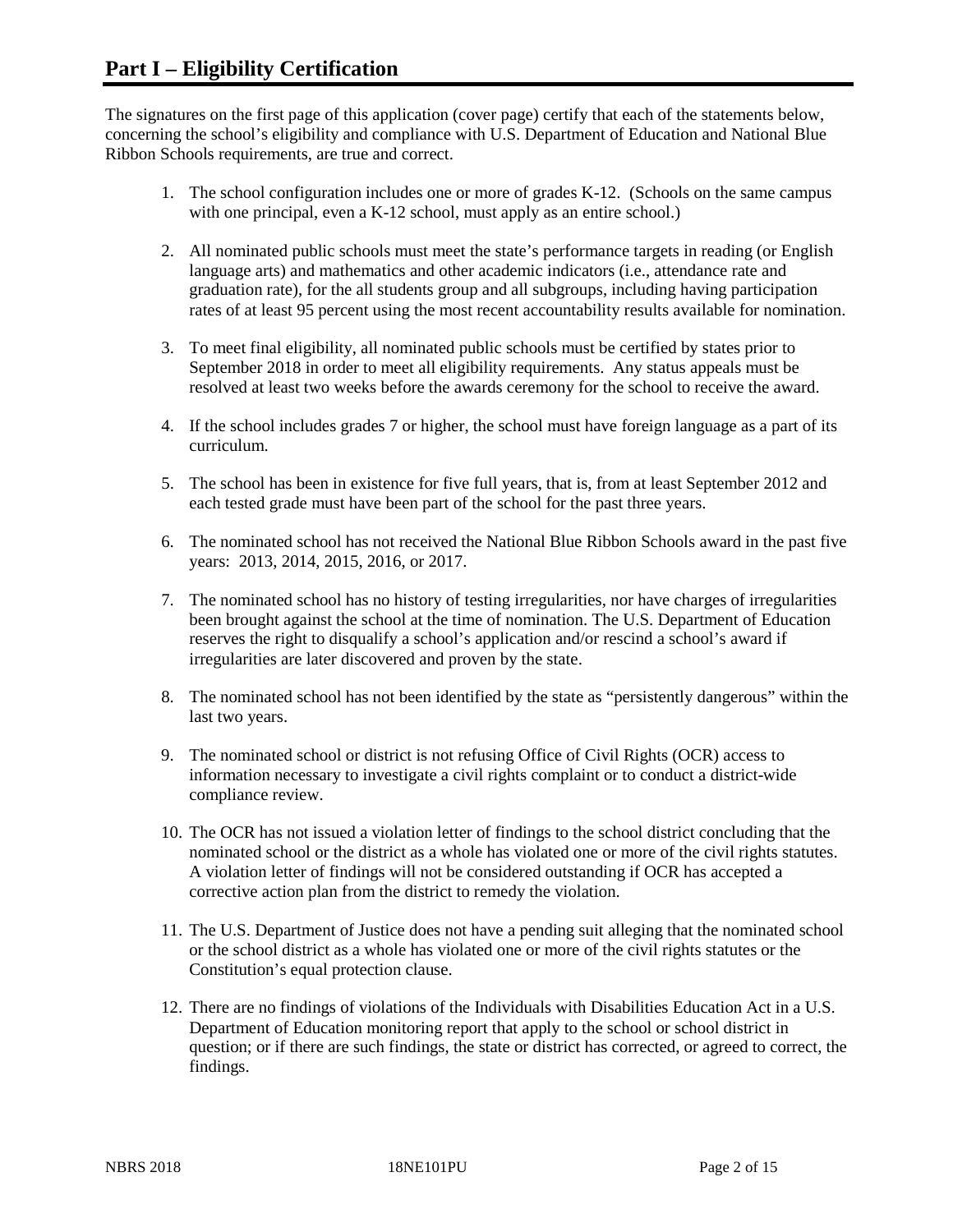#### **Data should be provided for the most recent school year (2017-2018) unless otherwise stated.**

### **DISTRICT**

1. Number of schools in the district  $1$  Elementary schools (includes K-8) (per district designation): 0 Middle/Junior high schools 1 High schools 0 K-12 schools

2 TOTAL

**SCHOOL** (To be completed by all schools)

2. Category that best describes the area where the school is located:

[] Urban or large central city

[ ] Suburban

[X] Rural or small city/town

3. Number of students as of October 1, 2017 enrolled at each grade level or its equivalent in applying school:

| Grade                           | # of         | # of Females | <b>Grade Total</b> |
|---------------------------------|--------------|--------------|--------------------|
|                                 | <b>Males</b> |              |                    |
| <b>PreK</b>                     | 5            | 5            | 10                 |
| K                               | 6            | 11           | 17                 |
| $\mathbf{1}$                    | 12           | 8            | 20                 |
| $\overline{2}$                  | 13           | 8            | 21                 |
| 3                               | 13           | 10           | 23                 |
| $\overline{\mathbf{4}}$         | 16           | 9            | 25                 |
| 5                               | 8            | 7            | 15                 |
| 6                               | 13           | 8            | 21                 |
| 7                               | 0            | 0            | 0                  |
| 8                               | 0            | 0            | 0                  |
| 9                               | 0            | 0            | 0                  |
| 10                              | 0            | 0            | 0                  |
| 11                              | 0            | 0            | 0                  |
| 12 or higher                    | 0            | 0            | 0                  |
| <b>Total</b><br><b>Students</b> | 86           | 66           | 152                |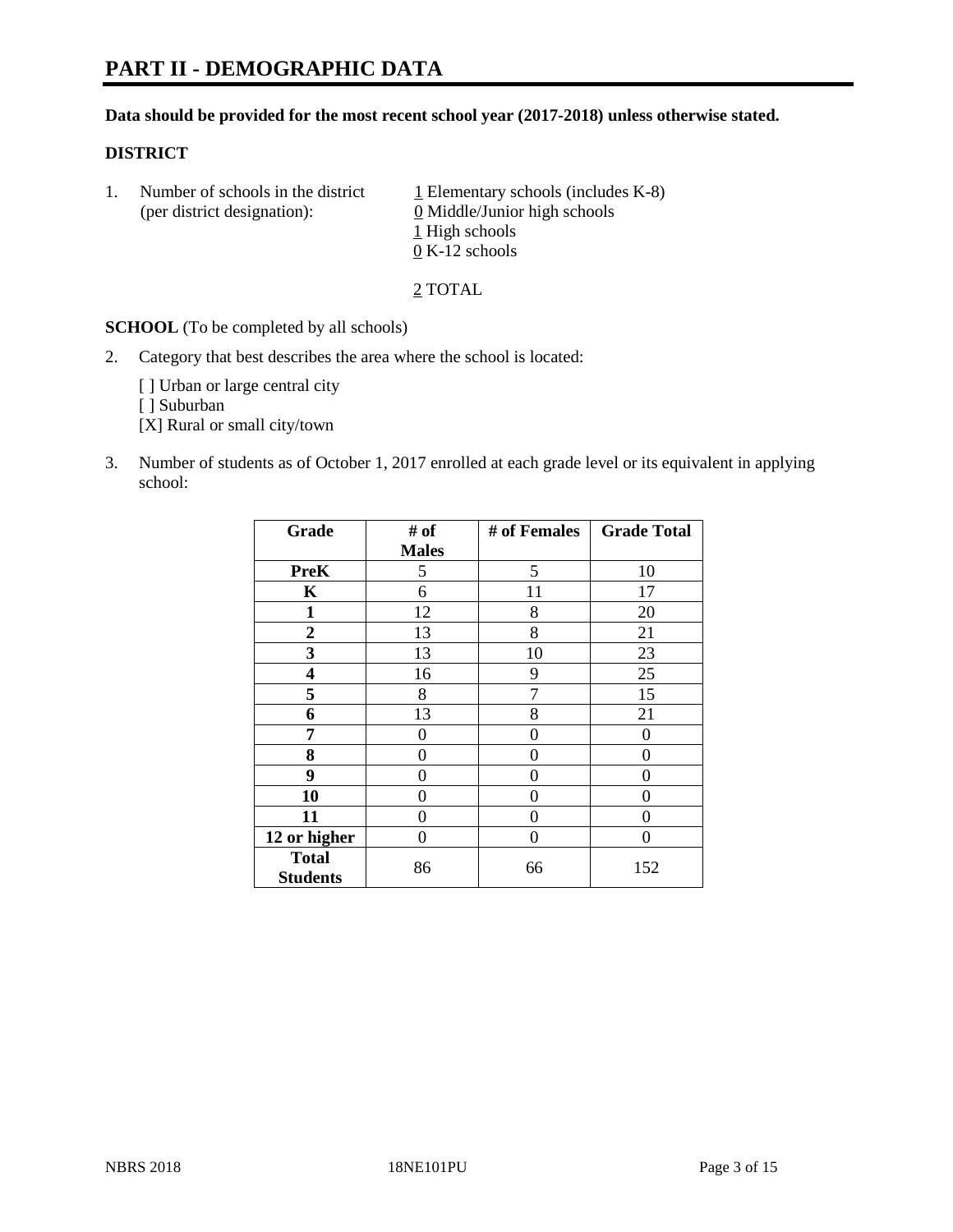the school: 0 % Asian

4. Racial/ethnic composition of  $\frac{5}{9}$ % American Indian or Alaska Native 2 % Black or African American 4 % Hispanic or Latino 0 % Native Hawaiian or Other Pacific Islander 88 % White 1 % Two or more races **100 % Total**

(Only these seven standard categories should be used to report the racial/ethnic composition of your school. The Final Guidance on Maintaining, Collecting, and Reporting Racial and Ethnic Data to the U.S. Department of Education published in the October 19, 2007 *Federal Register* provides definitions for each of the seven categories.)

5. Student turnover, or mobility rate, during the 2016 – 2017 school year: 9%

If the mobility rate is above 15%, please explain.

This rate should be calculated using the grid below. The answer to (6) is the mobility rate.

| <b>Steps For Determining Mobility Rate</b>         | Answer |
|----------------------------------------------------|--------|
| $(1)$ Number of students who transferred to        |        |
| the school after October 1, 2016 until the         | 4      |
| end of the 2016-2017 school year                   |        |
| (2) Number of students who transferred             |        |
| <i>from</i> the school after October 1, 2016 until | 12     |
| the end of the 2016-2017 school year               |        |
| (3) Total of all transferred students [sum of      | 16     |
| rows $(1)$ and $(2)$ ]                             |        |
| (4) Total number of students in the school as      |        |
| of October 1, 2016                                 | 182    |
| (5) Total transferred students in row (3)          |        |
| divided by total students in row (4)               | 0.09   |
| $(6)$ Amount in row $(5)$ multiplied by 100        | 9      |

6. English Language Learners (ELL) in the school:  $0\%$ 

0 Total number ELL

Specify each non-English language represented in the school (separate languages by commas):

7. Students eligible for free/reduced-priced meals: 62 % Total number students who qualify: 94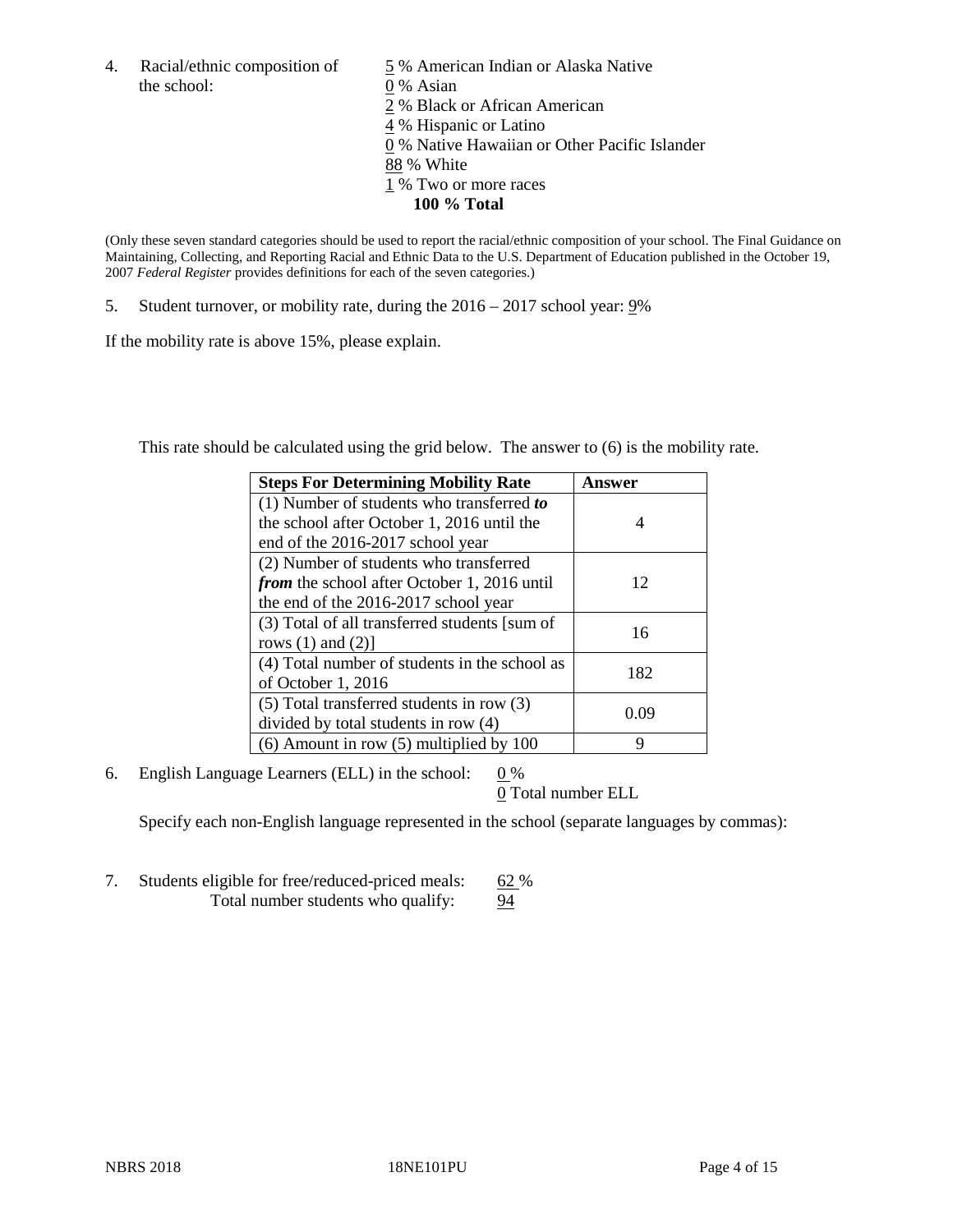8 Total number of students served

Indicate below the number of students with disabilities according to conditions designated in the Individuals with Disabilities Education Act. Do not add additional conditions. It is possible that students may be classified in more than one condition.

| 0 Autism                  | 0 Multiple Disabilities                 |
|---------------------------|-----------------------------------------|
| 0 Deafness                | 0 Orthopedic Impairment                 |
| 0 Deaf-Blindness          | 2 Other Health Impaired                 |
| 4 Developmentally Delayed | 1 Specific Learning Disability          |
| 0 Emotional Disturbance   | 0 Speech or Language Impairment         |
| 0 Hearing Impairment      | 0 Traumatic Brain Injury                |
| 1 Intellectual Disability | 0 Visual Impairment Including Blindness |

- 9. Number of years the principal has been in her/his position at this school: 10
- 10. Use Full-Time Equivalents (FTEs), rounded to nearest whole numeral, to indicate the number of school staff in each of the categories below:

|                                                                                                                                                                                                                                | <b>Number of Staff</b> |
|--------------------------------------------------------------------------------------------------------------------------------------------------------------------------------------------------------------------------------|------------------------|
| Administrators                                                                                                                                                                                                                 |                        |
| Classroom teachers including those<br>teaching high school specialty<br>subjects, e.g., third grade teacher,<br>history teacher, algebra teacher.                                                                              | 9                      |
| Resource teachers/specialists/coaches<br>e.g., reading specialist, science coach,<br>special education teacher, technology<br>specialist, art teacher, etc.                                                                    | 5                      |
| Paraprofessionals under the<br>supervision of a professional<br>supporting single, group, or classroom<br>students.                                                                                                            | 6                      |
| Student support personnel<br>e.g., guidance counselors, behavior<br>interventionists, mental/physical<br>health service providers,<br>psychologists, family engagement<br>liaisons, career/college attainment<br>coaches, etc. | 6                      |

11. Average student-classroom teacher ratio, that is, the number of students in the school divided by the FTE of classroom teachers, e.g.,  $22:1$  17:1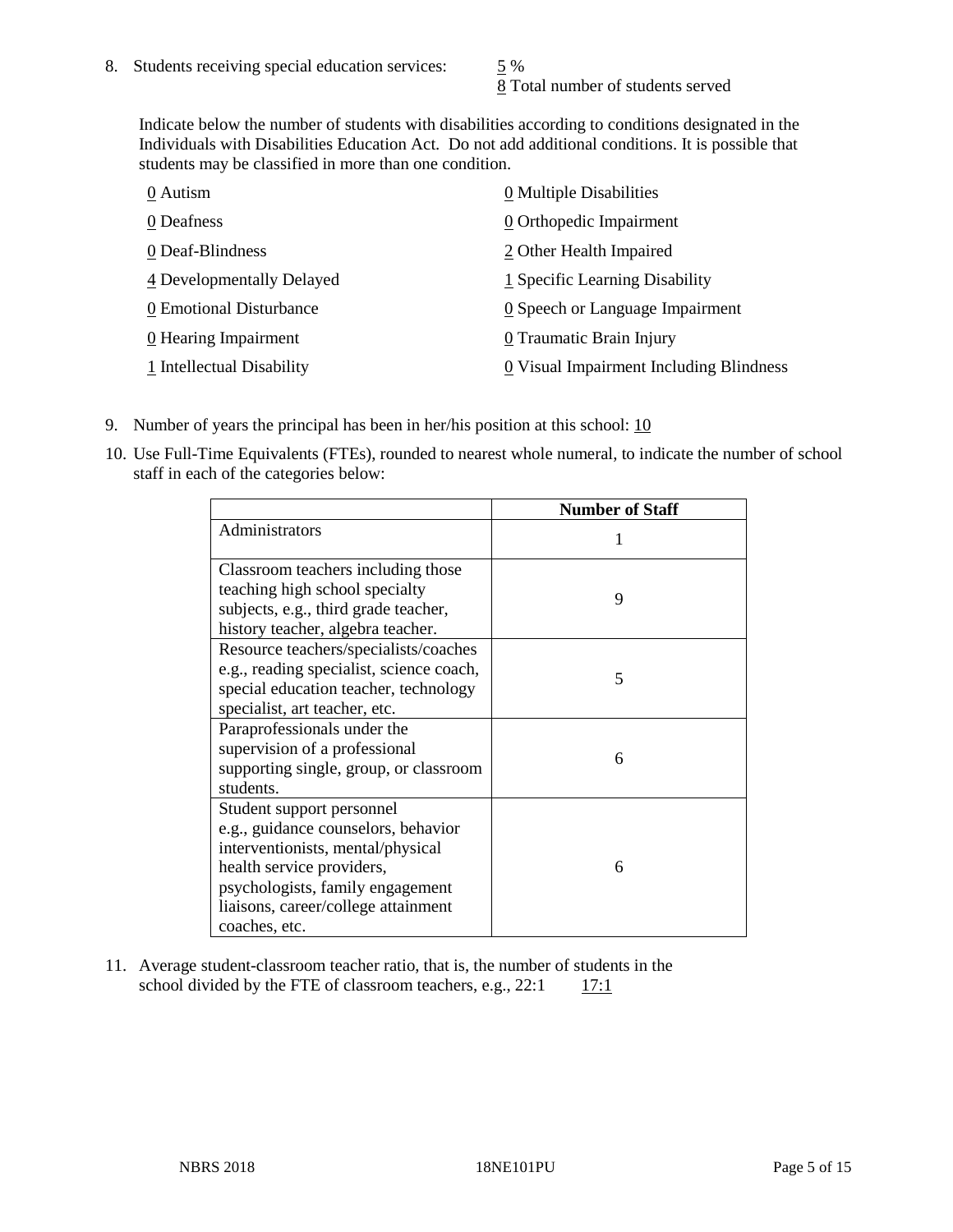12. Show daily student attendance rates. Only high schools need to supply yearly graduation rates.

| <b>Required Information</b> | 2016-2017 | $2015 - 2016$ | 2014-2015 | 2013-2014 | 2012-2013 |
|-----------------------------|-----------|---------------|-----------|-----------|-----------|
| Daily student attendance    | 96%       | 95%           | 96%       | 96%       | 96%       |
| High school graduation rate | 0%        | 0%            | 0%        | 9%        | 0%        |

#### 13. **For high schools only, that is, schools ending in grade 12 or higher.**

Show percentages to indicate the post-secondary status of students who graduated in Spring 2017.

| <b>Post-Secondary Status</b>                  |              |
|-----------------------------------------------|--------------|
| Graduating class size                         |              |
| Enrolled in a 4-year college or university    | 0%           |
| Enrolled in a community college               | 0%           |
| Enrolled in career/technical training program | 0%           |
| Found employment                              | 0%           |
| Joined the military or other public service   | 0%           |
| Other                                         | $\gamma_{0}$ |

14. Indicate whether your school has previously received a National Blue Ribbon Schools award. Yes No X

If yes, select the year in which your school received the award.

15. In a couple of sentences, provide the school's mission or vision statement.

To produce creative, adaptable, productive citizens committed to life-long learning.

16. **For public schools only**, if the school is a magnet, charter, or choice school, explain how students are chosen to attend.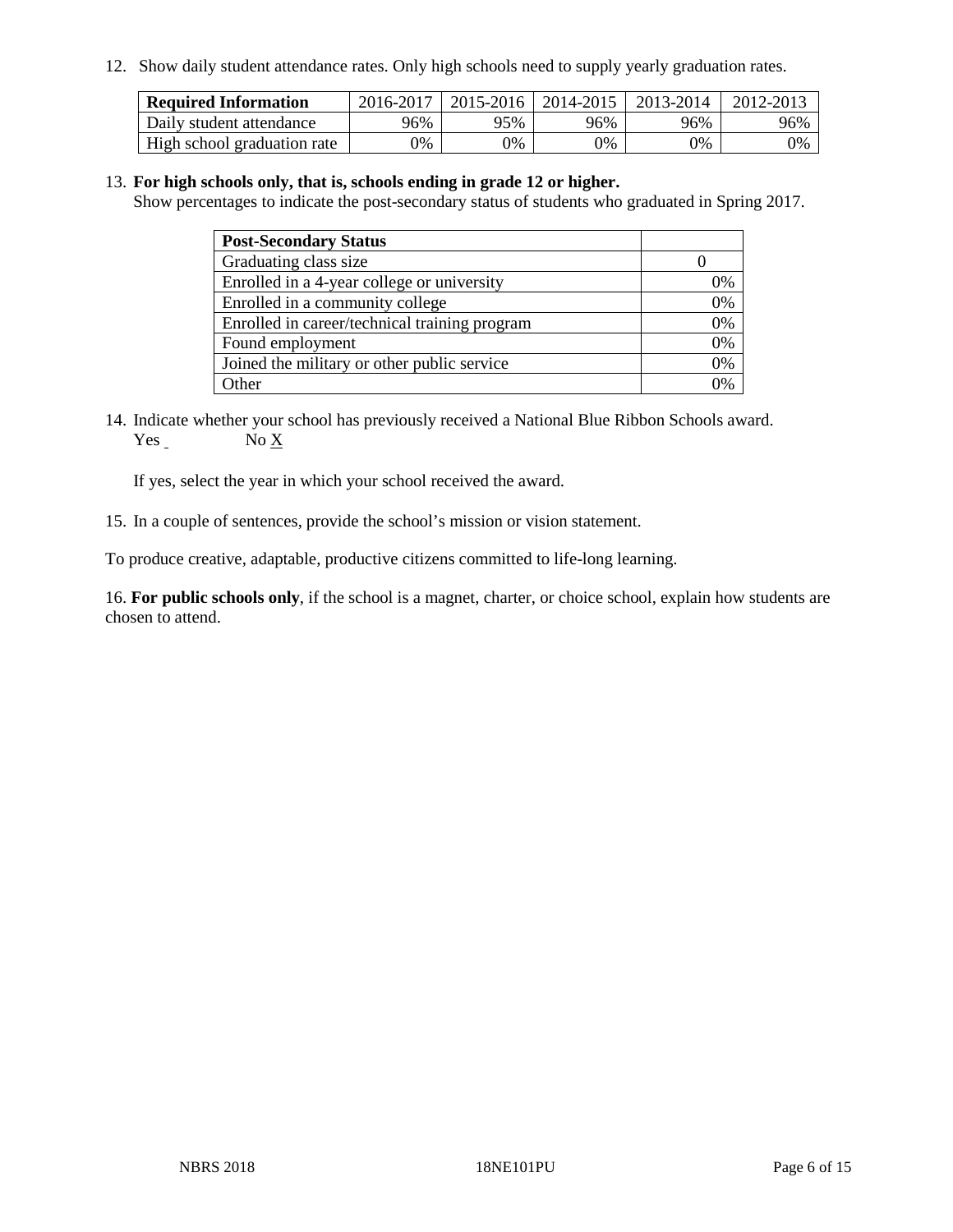# **PART III – SUMMARY**

Hitchcock County Elementary School is located in rural Southwest Nebraska in the town of Culbertson located 11 miles west of McCook. The District of Hitchcock County Schools includes the communities of Culbertson and Trenton near Swanson Reservoir and spans an area of 398.2 miles. The central offices and the secondary school are located in Trenton and the elementary school is located in Culbertson. Hitchcock County Schools are accredited by the Nebraska Department of Education and offer a wide range of curriculum offerings and athletic options. The communities of Hitchcock County Elementary are made up of diverse students, many from low socio-economic standing. Students that attend Hitchcock County Elementary are at a poverty rate of 62%. Many families within the community have resided in the community for many generations along with families moving in from Colorado, Kansas and neighboring communities. This heritage, along with the new families, works well together to create a life-long bond between community and school.

Hitchcock County Elementary School is a merger of the schools that were located in Culbertson and Trenton. The two school districts, plus Stratton Schools, were unified in 1999. Stratton left the unification and in 2008, Trenton and Culbertson formally merged and became known as Hitchcock County Schools. As with all small school mergers, losing a home school was trying on the communities and the students. But, over the years, the district has begun to flourish as new friends were made among the students of the different towns.

The area offers one of the best spots in the state of Nebraska for fishing and hunting. People come to this area from all over the country to partake in these outdoor activities. In addition, Southwest Nebraska leads the state in the number of Master Anglers caught by fishermen. Motels fill up with hunters in the fall to hunt pheasants, ducks, doves and deer.

The elementary school offers specialty classes of music, physical education, art, literacy skills, and media technology. We are a school-wide Title One school. We are accredited and involved in a continuous school improvement process. The communities came together to come up with a plan to replace the 1926 school buildings that the students were currently attending. A school bond was passed in November of 2012 and a new elementary school was completed in January 2013. The new school is climate controlled and ADA accessible.

In 2011 Hitchcock County Jr/Sr High School was named a U.S. Department of Education Blue Ribbon school for academic excellence. In 2015 Hitchcock Elementary was named a Distinguished Title One School because of the academic gains and the closing of the learning gap between different groups of students.

Demographically the district is located in poverty stricken Southwest Nebraska. The district has consistently had a poverty rate hovering around 60% mark, and the staff and teachers have refused to allow this to be an excuse to allow our children to fail.

The students who attend Hitchcock County Elementary School have all been given lessons in Positive Behavior Interventions and Support, otherwise known as PBiS. This program is based on the idea of first teaching all students the behaviors that are expected of them. This includes from how to act on the school bus to stacking trays appropriately at lunch. PBiS goes over examples of how the students can offer their help to others, and how to accept responsibility for their own actions. It deals with respecting themselves and others around them at all times. The PBiS program starts in the elementary grades and is carried on into the secondary school. The program has been a great success and as a result, the elementary school has well behaved, safe, and respectful students. Hitchcock County Elementary is a great place to be because of the students, the staff, and the community.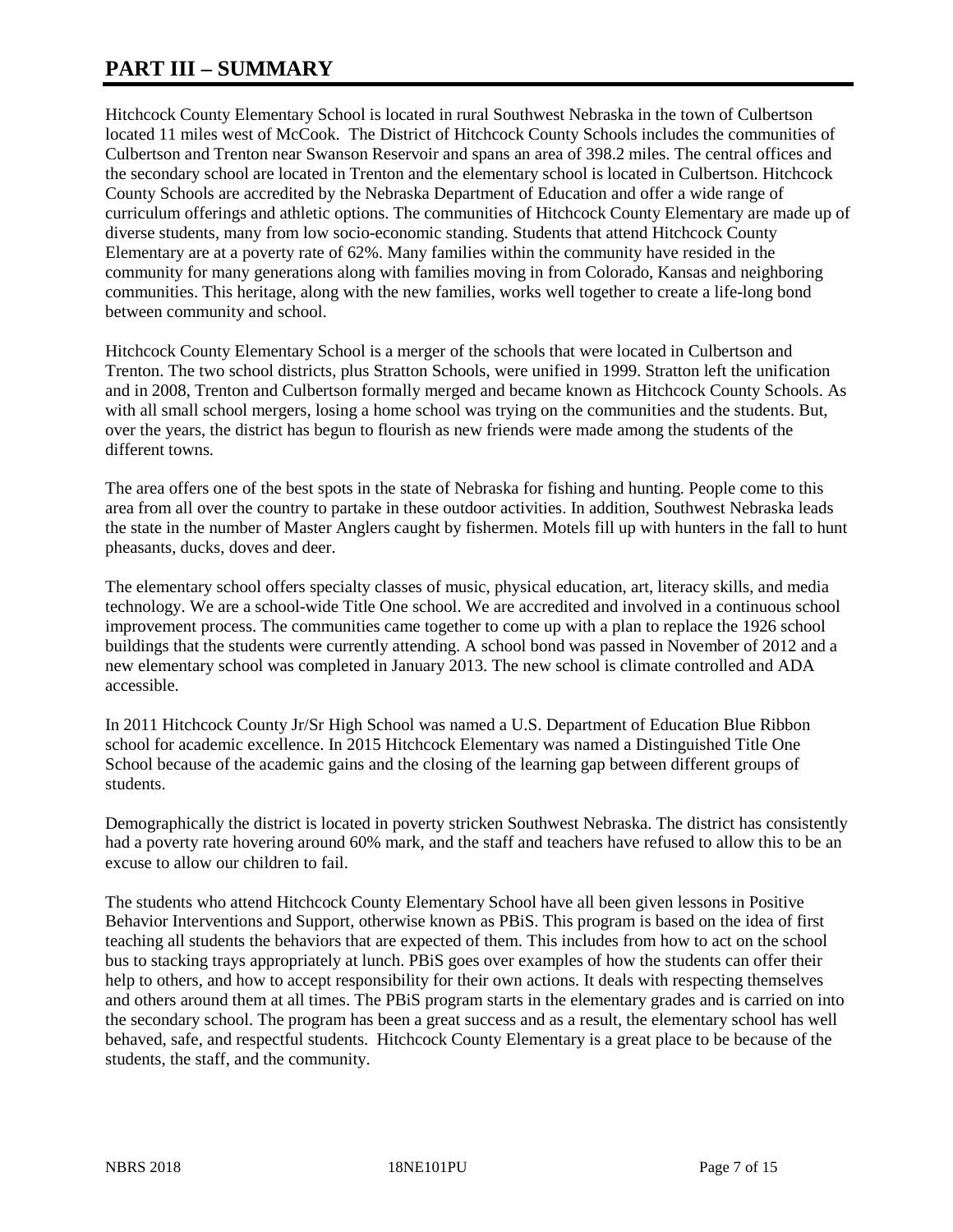## **1. Core Curriculum:**

The mission of the Hitchcock County Schools is to produce creative, adaptable, productive citizens committed to lifelong learning. The elementary school curriculum focuses on the four core subject areas: Language Arts, Math, Science, and History. Students develop strong reading comprehension skills, develop critical thinking skills, learn fundamental math concepts, explore a variety of science topics, and learn about the world around them.

At Hitchcock County Elementary, teachers understand that today's students learn differently than students learned many years ago. That's why there is a continual review of programs to include the most up-to-date teaching approaches that appeal to young learners. All programs include integrated technology lessons that coincide with subjects and lessons. Students don't learn technology skills in isolation, but develop an understanding and appreciation of how to apply these skills to their everyday work.

Reading Street Common Core by Pearson, is a comprehensive reading program, used by Hitchcock County Elementary that is built on solid research and prioritizes instruction for the five core areas of reading instruction for every grade: phonemic awareness, phonics, fluency, vocabulary and text-based comprehension. Blended, digital and print, delivery of content is available for every teacher. Foundational reading skills are reinforced in grades k-3 with the use of the Reading Street leveled readers, digital practice, and RTI (Response to Intervention) resources. Primary teachers use the content area standards provided by the state which clearly describes what students need to know and be able to do, thus placing student learning at the center of schooling. By setting clear expectations for learning in the content area of language arts, the state offers a means for the teachers of Hitchcock County to set personal learning goals connected with academic success.

Additionally, the Accelerated Reader Program (AR) from Renaissance Learning is used to support independent reading. Students take a reading assessment through the web site to determine their reading level. Books from the school or classroom library are selected at the appropriate reading level. Students then take computerized comprehension and vocabulary quizzes. The data from the quizzes helps to monitor student progress, adjust reading levels, and identify individuals who need more targeted interventions.

Hitchcock County Elementary staff integrates writing across curriculum areas. Ron Conigilo Writing has helped teachers seek to improve the voice, word choice, ideas, organization and sentence fluency in students' writings. Through Content Editing, direction is provided to dramatically improve the quality of the work produced by any writer. Students participate in quick writes in reading, science, and social studies to provide evidence and support their thinking.

Houghton Mifflin Harcourt; Think Central K-6th Math is the comprehensive Mathematics series used by Hitchcock County Elementary. The math curriculum uses an approach that promotes an understanding of math concepts through a spiral review. A small amount of math homework is sent home a few nights throughout the school week to reinforce the spiraling approach to math. Math concepts are connected to student learning through real world applications which hopefully connects a mathematical "purpose" for learning. Students are also required to give explanations to problem solving through writing, and daily instruction requires students to incorporate writing into their daily math work. A key feature of the math instruction in the primary grades is using math manipulatives to gain some additional concrete knowledge of mathematics. In addition to these concrete mathematical investigations, the upper elementary grades are introduced to mathematical concepts of pre-Algebra. If students' skills are missing in key areas such as math facts, additional practice is given by the teachers or aides in small groups, or individually. The Houghton Mifflin Harcourt Think Central Series also incorporates online activities and access to the student classroom and homework pages, so students and parents have additional opportunities to use, review, and support mathematics learning.

Students of Hitchcock County Elementary broaden their view of the world through many "hands on"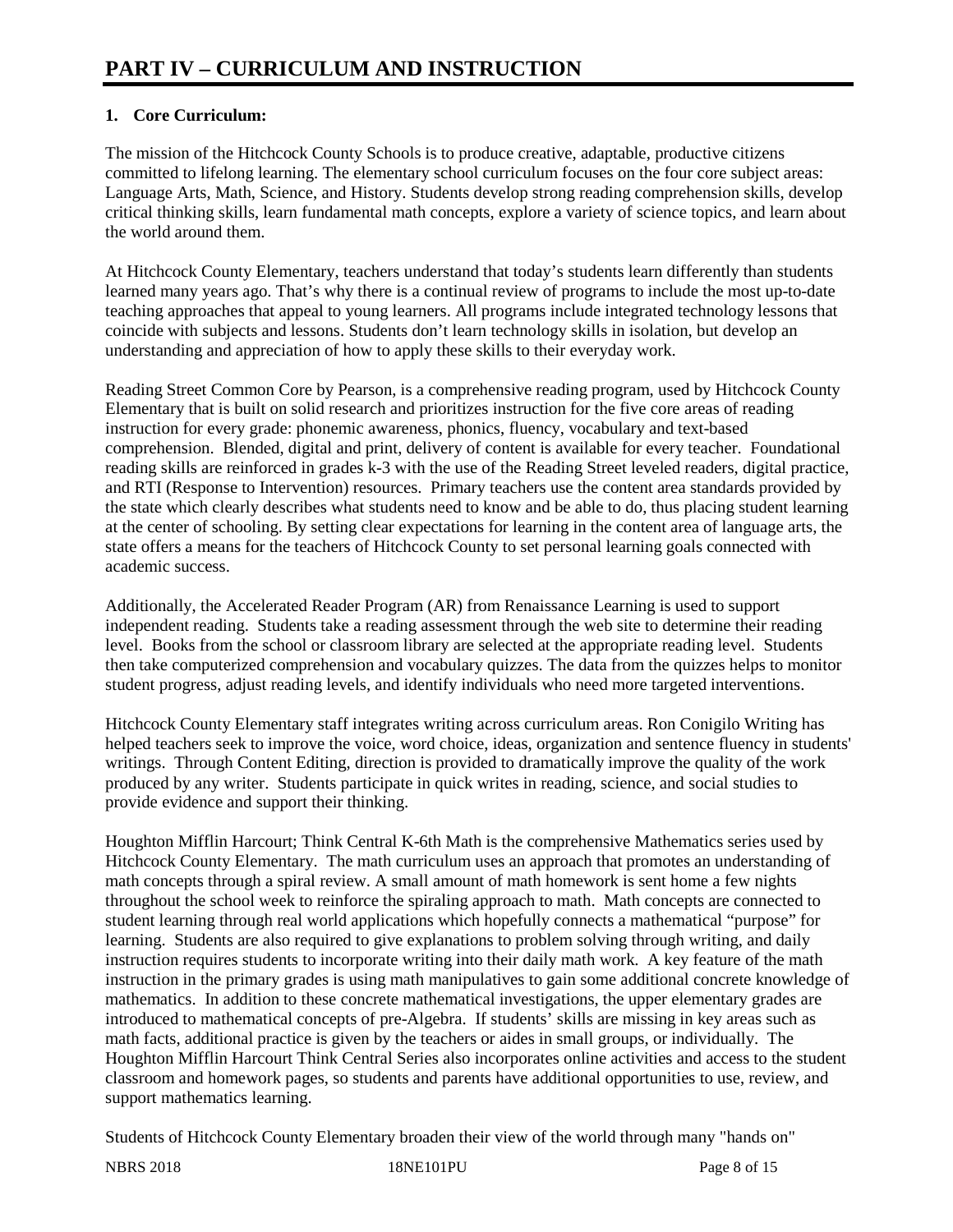learning activities. Regularly, students are engaged in current affairs through student-targeted news articles and through online CNN broadcasting. Students are encouraged to discover the world through captivating lessons revolving around their community, local and state, American History, and becoming global citizens of the world. Implementing PBiS allows the teachers at Hitchcock County Elementary to teach the students about how to be a safe, responsible, and respectful members of society. Students are encouraged to offer themselves by engaging in civic events such as activities through the local 4-H, actively participating in community betterment events, and by gaining work experience by way of school improvement projects. Due to these programs, students take more initiative and pride in their school and community. Students apply their knowledge by creating projects that substantiate their learning of Native American homes and cultures, flags from around the world, and timelines of American and Nebraskan history. The primary students are emerged in several social studies activities, consisting of a fire station visit, celebrations of President's Day, Constitution Day, and Dr. Martin Luther King Jr. Day, while learning about important national symbols and the importance of following expectations in their family, school, and community.

The science curriculum revolves around the Nebraska State science standards. In the lower grade levels, science is integrated more heavily into reading instruction through nonfiction reading. Students are exposed to the various fields of science. The science curriculum uses the Macmillan/MacGraw-Hill textbooks. The scientific method is taught in further depth, with complex scientific observations and experiments with a deeper depth of knowledge of subject matter. The teachers supplement the curriculum with outside sources such as Scholastic News, videos, attending the Groundwater Festival in Grand Island, NE, the Nebraska State Fair, and the Henry Doorly Zoo in Omaha, NE.

Hitchcock County Elementary preschool curriculum is based on the Nebraska Early Learning Guidelines for ages three to five, and core curriculum areas provided are literacy, science, and math. The Guidelines align with Nebraska's K-12 Standards. These guidelines are used in an effort to recognize and promote early care and education experiences that support lifelong growth and development. Essential Learning Standards have been identified and are taught.

In partnership with families and our communities, our quality, center-based, early childhood education program provides a foundation for learning and development in the areas of language and literacy, mathematical thinking, scientific inquiry, approaches to learning, social-emotional development, physicalmotor development, and creative arts. An all-inclusive approach is the key to positive outcomes for young children with regard to being prepared for a successful experience in school. It is essential for our centerbased early childhood education programs to provide inclusive learning environments that maximize the participation of all children, and to ensure that participating children and families have access to comprehensive, high-quality services.

## **2. Other Curriculum Areas:**

At Hitchcock County Elementary, we have Physical Education classes 4 days a week, 20 minutes for grades K-2. For Grades 3-4 we have class 5 days a week for 30 minutes and for grades 5-6 we have class 5 days a week for 45 minutes. We focus on developing fundamental motor skills and then translate those into individual skills/team skills that will give the students the tools to make healthy decisions later in life. We really work on students showing good sportsmanship as well as reinforcing positive behavior (PBIS). Students are encouraged to work out minor disagreements themselves and then report to the teacher.

We also team up with the local 4-H group as well as the local Health and Wellness department to emphasize the role health and nutrition play in the children's lives. Each year we take our 4th grade to a Health and Fitness day where they go through stations and learn about making healthy choices in their diet as well as showing them activities that will keep them physically healthy. Our 5th and 6th grades participate in a health day with our local 4-H department. Students spend the day learning how to read labels and actually get to cook healthy foods. We also work cross curriculum activities into our classes. We use math a lot and reinforce the use of proper grammar throughout the curriculum. Our administration and staff are very supportive of our Physical Education program.

NBRS 2018 18NE101PU Page 9 of 15 Hitchcock County Elementary offers art education for kindergarten through sixth grade. Each grade level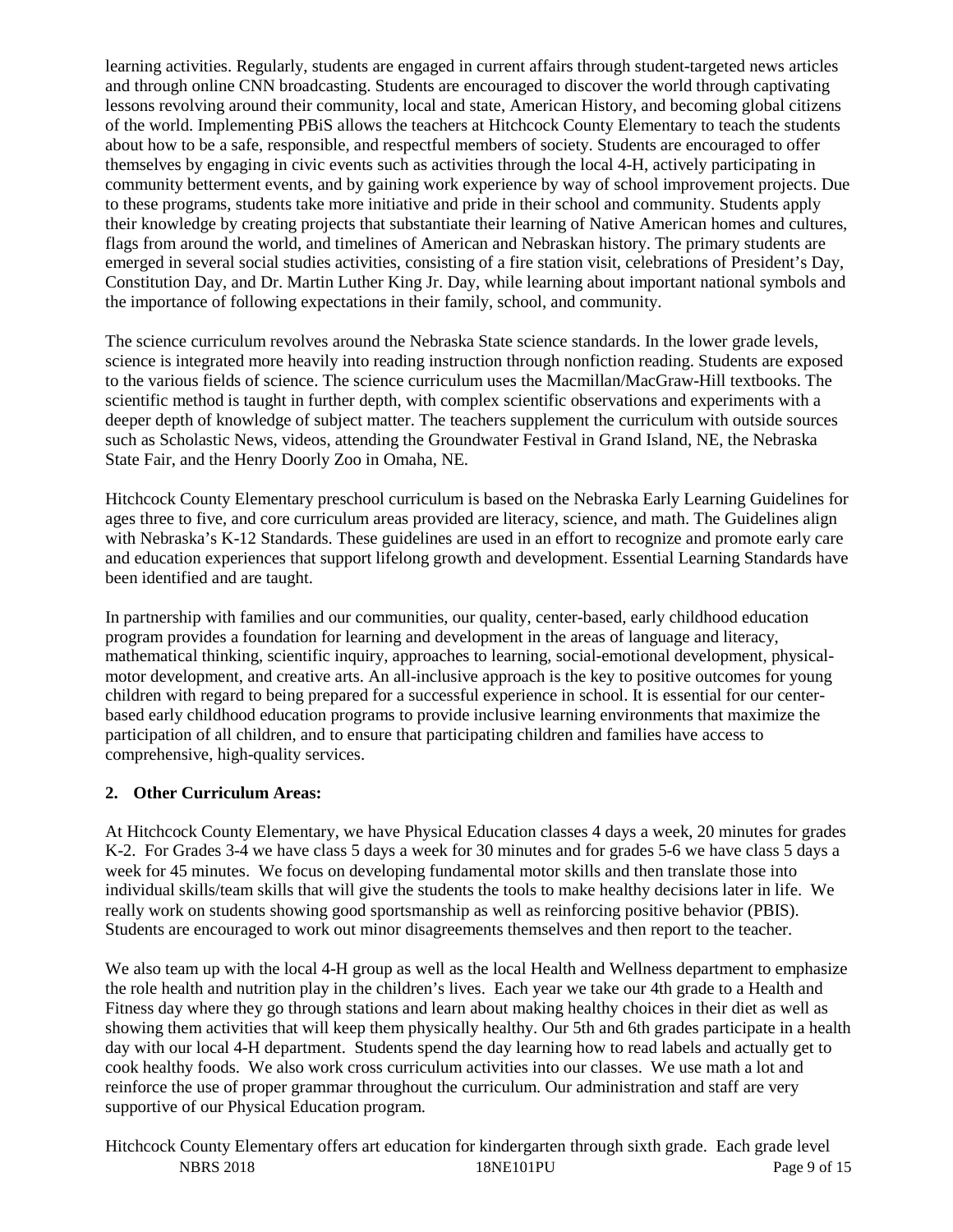attends art once a week for forty minutes. The teacher is certified in art k-12. Lessons are based on the Nebraska Art Standards and the National Art Standards. Most art lessons use cross curriculum to better enhance student learning. Cross curriculum topics include, but are not limited to, ruler measurements, various global cultures, fine motor skills, handwriting, reading, scientific methods including making and testing hypothesis, insect and animal habitats. Students are also taught social and behavioral skills through the PBiS program. Students are taught in a spiral method where one skill builds on another.

The music curriculum is based on the Nebraska K-12 Fine Arts Standards for music. Grades k-6 attend music classes four days a week for twenty minutes each class period. Students at a young age (K-4) are introduced to musical elements such as counting and are also asked to socialize and work together. Counting in music is an essential element, as well as a great way to learn patterns and repetition, along with allowing students to use basic math outside of the home classroom. Students of all grades and ages are required to work together which, in turn, can foster better socialization skills and teamwork.

Another important aspect of music is improvement of language skills. The students improve language skills through vocal music via pronunciation of words and foreign languages. Clinics and music competitions can further allow students to meet and socialize in a united common interest. The common interest of music can also be something that keeps individual students in school as they can feel a sense of accomplishment and find praise from their peers.

The school library is an inviting, creative and informational hub in the school. The mission of the school library is to ensure the success of all students to effectively use ideas and information to become life-long learners. Students attain knowledge and skills to become accomplished readers, independent learners, problem solvers, and to foster an enjoyment of reading. This is done by collaboration of the classroom teachers and librarian to plan, organize, and create lessons and experiences in the library that support the curriculum within the classrooms.

At each grade level, targeted goals help students with library knowledge, reading, and listening skills to help cultivate a lifetime enjoyment of reading. Incentives are used to motivate students such as the AR Store, library contests, and rewards that allow special time in the library.

Weekly story time is incorporated in the lower grades to introduce simple reading and listening concepts. The lower grades spend 30 minutes each day in the library choosing books, reading and testing. A library skills class also meets once a week. The upper elementary has input on the books that are ordered and has independent library time. The librarian works with different reading groups in the library as well to support the teachers in the classroom.

Technology is integrated into all aspects of the curriculum. Blended learning is used in the classroom and each class gets a minimum of 60 minutes a week of computer time in our brand new computer lab. There is also a mobile lab of Chrome books for teachers to use on a sign-up basis. All teachers utilize technology to collect and analyze data which drives our instruction.

#### **3. Instructional Methods, Interventions, and Assessments:**

At Hitchcock County Elementary School we focus on small successes to build real achievement. To meet the diverse and individual needs of students, and achieve instructional goals, we use a variety of instructional methods, interventions, and assessments.

Each Fall the MAP (Measures of Academic Progress) tests and STAR tests are taken by all students as a universal screener. By using these tests, we have baseline data for all students. Reports from this data can then be generated to tell us if there are any trends, specific skill deficits and current level of mastery based on student's age and/or grade level. The Pyramid response to intervention is then used to define instructional groups. Goals and timelines can be created within the STAR Reading, Math, and Early Literacy Programs and progress monitoring is completed mainly using these tests.

NBRS 2018 18NE101PU Page 10 of 15 Tier One students at all grade levels receive tiered instruction within the core program that is aligned with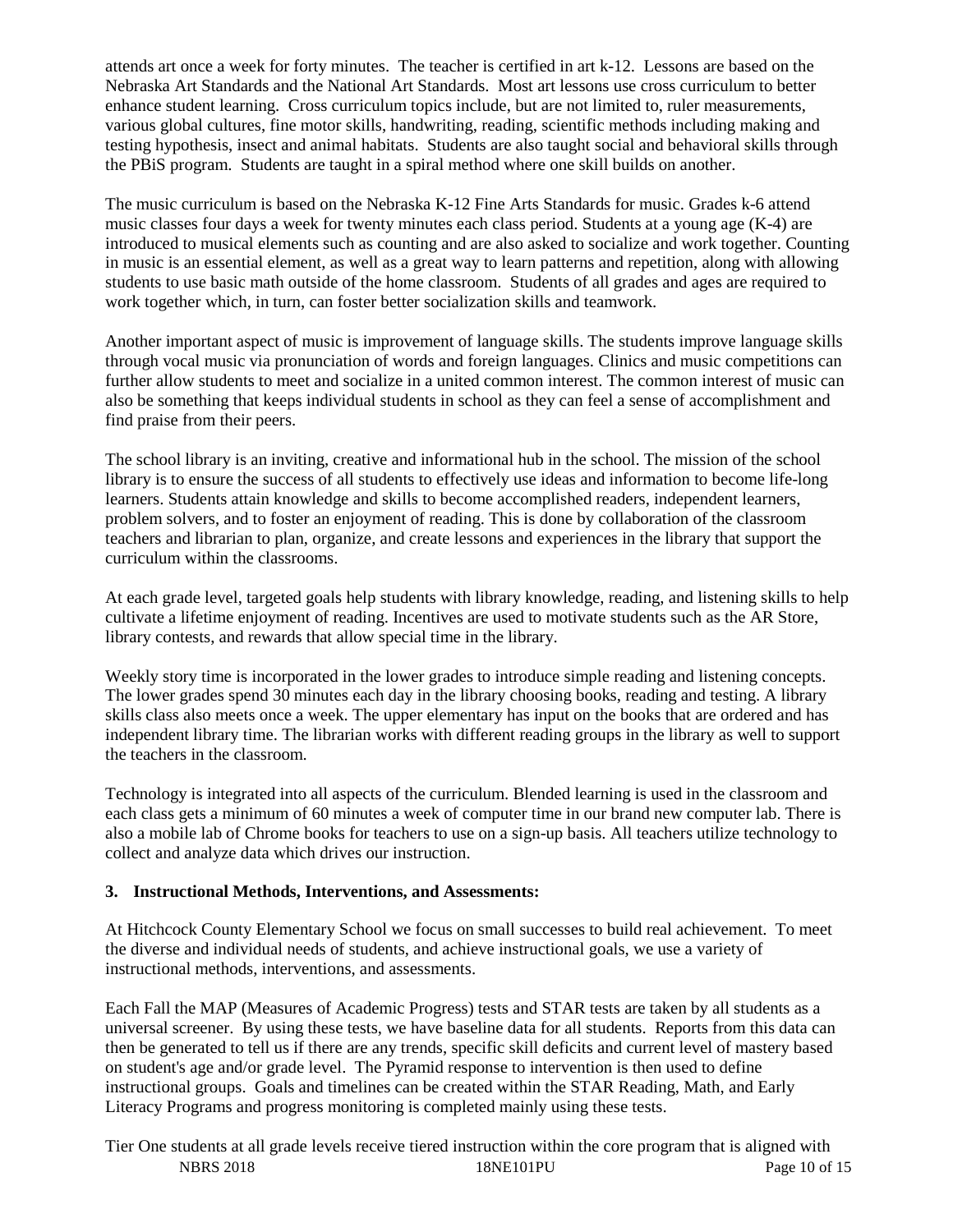the state standards. The teaching staff attends ongoing professional development to assure that the delivery of Tier One instruction results in a high percentage of students meeting expected benchmarks. Teachers use effective teaching strategies based on Marzano's Instructional Frameworks, TBL (technology based learning) and differentiated curriculum and instruction. Upon completing the Fall testing and looking at baseline data, students who fall at or above benchmarks will be at Tier One in the Pyramid model. Students who fall significantly above the benchmark are giving the opportunity to enrich and extend their learning through small group activities that take into consideration the advanced conceptual and processing abilities of gifted students.

Tier Two students who are in need of supplemental instruction are then broken down into smaller groups to focus on their particular need. Specific student needs are identified by the baseline data. Other relevant testing instruments such as AIMsWeb, Pearson, and criterion referenced tests can also be used to further pinpoint specific need. Instructional methods and content are then differentiated to meet the diverse needs of these students. Small group instruction is more targeted on specific skills that can either be re-taught or practiced.

Interventions used are research based and include the following: Tier Two materials provided by the GoMath and Pearson curriculum series, The Sound Case, Saxon Phonics Intervention, Systematic Sight Word Intervention, Ready Naturally, SRA Direct Instruction Reading, STAR Reading Grade Book, and other materials as needed for practicing or re-teaching specific skills. Creating a climate that encourages interactions, relieves tension and builds confidence, is a goal of Hitchcock County Tier Two instruction.

Tier Three students identified as high risk for failure and have not responded to Tier Two interventions and/or are lacking foundational skills are then considered for Tier Three instruction. Smaller groups and often one on one instruction is provided using explicit instruction. Although 'evidence' based materials for explicit instruction are now recommended, an evidence-based curriculum consists of practices that have been vetted through rigorous research which hasn't been done with most materials at this time. The curriculums used for the explicit instruction are extensive, research based, spiraling programs which have motivational strategies, placement tests, and progress monitoring built within the programs. Tier Three and verified students are then taught according to their individual needs and testing data, using a combination or portions of various programs and methods. Hitchcock County Elementary uses SRA/McGraw-Hill as a base series, with other supporting programs such as Reading Mastery at various levels and sections, Corrective Reading & Math, Spelling Mastery, Visual Phonics and Touch Math.

The grade levels which utilize these Norm Referenced assessment tools are as follows: Preschool uses the Teaching Strategies Gold Online Assessment Portfolios. Kindergarten, First and Second grades uses Aimsweb Math and Reading, Star Early Literacy is used in Kindergarten through Third grade. Star Math is used in First grade through Sixth Grade, NWEA/MAPS is used Kindergarten through Sixth grades, and NESA (Nebraska State Accountability) assessments are used third through sixth grades.

Hitchcock County Elementary School has met and/or exceeded the percentage necessary for AYP (average yearly progress) over the past five years. Collaboration and consistency make our school successful. Through implementing PBiS and making connections with students, and creating consistent academic expectations through all grade levels, we have narrowed the achievement gap. We continue to focus on finding the tools we need to build high expectations for our teachers and students.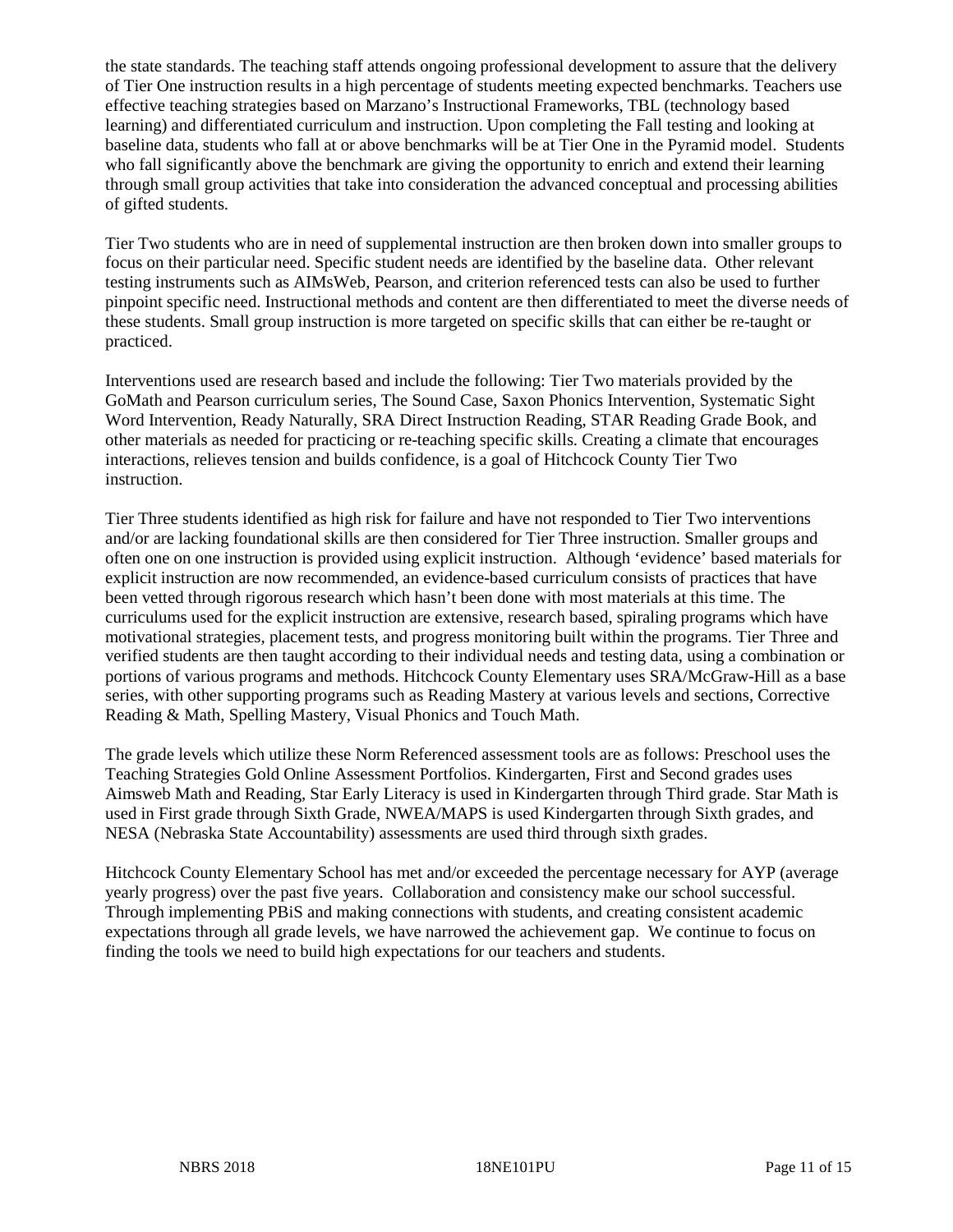### **1. School Climate/Culture:**

Hitchcock County Elementary School motivates its students in a variety of ways. The school has been implementing PBiS (Positive Behavioral Intervention and Supports) in the elementary building for ten years. In our preschool and kindergarten programs, we are in the beginning stages of implementing the PBiS Pyramid Model. Geared to meet specific needs of young learners, it is a framework of evidence-based practices that promotes social and emotional competence in young children and prevents and addresses challenging behaviors. The model is designed as a promotion, prevention and intervention framework built on a solid foundation of a high quality workforce.

The PBiS program aligns with the Nebraska AQuESTT (Accountability for a Quality Education System for Today and Tomorrow) System mission and is designed "To lead and support the preparation of all Nebraskans for learning, earning, and living." As well as strongly aligning with the district's mission: "To produce creative, adaptable, productive citizens committed to lifelong learning." In addition, adoption of the PBiS framework promotes the school improvement goal of a commitment to a safe and orderly school environment through the adoption of positive behavior intervention strategies. These are more than just written statements, they represent the culture of our school, the hearts of the staff, and faces of our students.

Some strategies through the PBiS program include assemblies, Falcon Families, and a school-wide recognition program. Through the PBiS Initiative, Hitchcock County Elementary recognizes students who learn and succeed in the four primary expectations. These include safety first, offer yourself, accept responsibility, and respect self and others. Through the Falcon Families, additional support is provided in the four expectations and also includes social skills to better provide their students with the tools necessary to become successful citizens in the community. Staff utilizes a 5:1 ratio with positive reinforcements to negative statements. Hitchcock County Elementary also enriches and engages students through activities such as educational field trips, charity work, and introducing them to new life skills.

Learning is fundamentally a social phenomenon. Some of the greatest pleasures, accomplishments, and satisfactions that people experience throughout their childhood and adult lives comes from their interactions with others. Therefore, it is vitally important for Hitchcock County Schools to place a great emphasis on children's social and emotional development. Within the classroom, social and emotional skills are directly taught using a curriculum developed by local teachers to aid all students in their experiences. An example expectation is to introduce children to self-control strategies and problem solving techniques. Then the social and emotional skills instruction is embedded within the classroom routine and taught during teachable moments. If a student displays challenging behaviors in the classroom, the teacher meets with families to collaborate on implementation of a preventive personalized behavior plan. The PBiS program is implemented in order to prevent challenging behaviors rather than trying to repair challenging behaviors.

The school values and supports teachers through experienced mentor teachers. The mentor teachers provide additional wisdom and skills to support the successful transition of new teachers into the classroom. Book clubs and committees provide teachers with the opportunity to collaborate and strategize new ideas and techniques for the classroom. The combination of ESU #15 and the new addition of the PTO HELP club provide new opportunities and resources to enrich the teaching experience and show the value of educators. Also, allowing teachers to have an equal say in committees and meetings for school procedures creates a trusting and open environment where everyone feels supported. Regular meetings with administrators provides helpful guidance and feedback to create a positive school-wide culture. The administration demonstrates support to the teachers by providing additional support staff in order to lower the student to adult ratio, which encourages more one-on-one guidance for students. Overwhelming community support is shown for the educators through positive parent teacher conference attendance, involvement through community church and activity groups, and large turnouts for school events.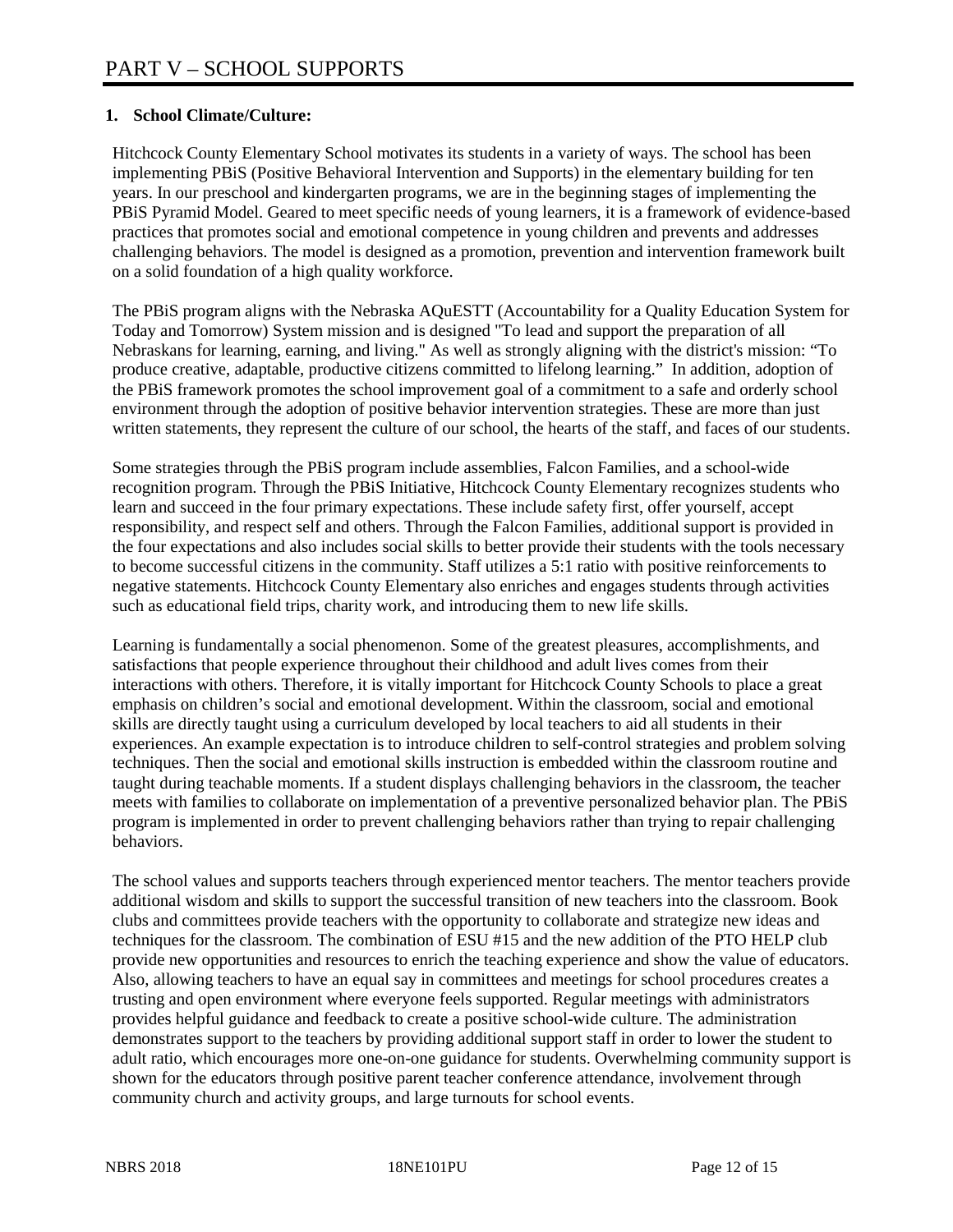#### **2. Engaging Families and Community:**

The Hitchcock County Elementary uses PBiS assemblies to acknowledge successful achievements of our students. The community is invited to come attend and participate during the assemblies. The community is involved with helping acknowledge the successes of the students. Some examples are: the local familyrun, coffee shop donates cookies for the top two AR points for the month in each class, the local convenience store donates personal pizza certificates for the two with the highest AR percentages in each class. In addition, the school has started a PTO group of parents, called the H.E.L.P. group, which has sponsored a game night and movie night, so far.

Every teacher has a newsletter that goes home to inform the parents about upcoming events and going-ons in the classroom. There is also a school-wide newsletter that goes home with PBiS information in it. At recent Parent-Teacher Conference, there was a family survey for parents to fill out to see how they felt about PBiS, how they felt communication was with the teachers, and whether or not they would recommend other families to come to our school based on our behavior program.

The PBiS team has parents involved with the meetings and trainings over the summer. The school also has a student PBiS team that consists of five fifth and sixth graders that were chosen for their exemplary demonstration of the expectations. A majority of the teachers use an app called Bloomz, that allows instant communication like texting between parents and the teachers. Teachers can also post announcements and pictures of what the class is doing or needing on the Bloomz home page, as well. Some of the other teachers use a facebook class page to do their announcements and recognition of rewards. Teachers also post upcoming information and pictures of classroom activities. The PBiS team has started a PBiS facebook page to increase parent awareness and to give immediate recognition to students for their positive choices in the school.

During Read Across America, community members and local church members read to the different classrooms. This is an opportunity for students to become aware of the world around them and become better able to adapt to the changing world. Hitchcock Elementary recognizes that family and community engagement is a vital part of a truly successful school.

#### **3. Professional Development:**

At Hitchcock County Elementary, every staff member has a variety of opportunities for professional development. Continuing education is a vital part of our professional development as the district feels this is the best way to stay current of the latest research-based instructional strategies for instruction. Teachers are allowed three professional days to attend workshops, professional organizations and clinics. Most of my staff have a Master's Degree in their area of expertise. Teachers are encouraged to continue their education by moving on the salary schedule and paying for their education with unused sick days. Paraprofessionals are sent to workshops geared for their job description with all expenses paid. Bus drivers, cooks and secretaries attend training to hone their skills. Hitchcock County teachers are active in professional organizations. Teachers are also involved in attending and providing input to the Nebraska Department of Education committees that develop state standards.

This year the focus of our professional development is on Marzano's Foundational Five: rules and procedures, adherence and lack of adherence to the rules, withitness, engagement and relationships. Our building's professional development also includes book clubs, where a teacher can reflect on his/her teaching, improve his/her practice, and become inspired to become an even better educator. Content area meetings and workshops allow an interaction between educators, and this interchange is essential for efficient everyday school operation that advance student accomplishments.

Other opportunities for professional development available at Hitchcock County Elementary include mentoring and workshops for new teachers. The beginning teacher has the support and expertise of an effective teacher to become more confident, developing his/her own teaching strategies and style of teaching. It is hoped that with success, the beginning teacher will love the teaching profession and will continue to have a passion for student achievement. Workshops are provided by the Educational Service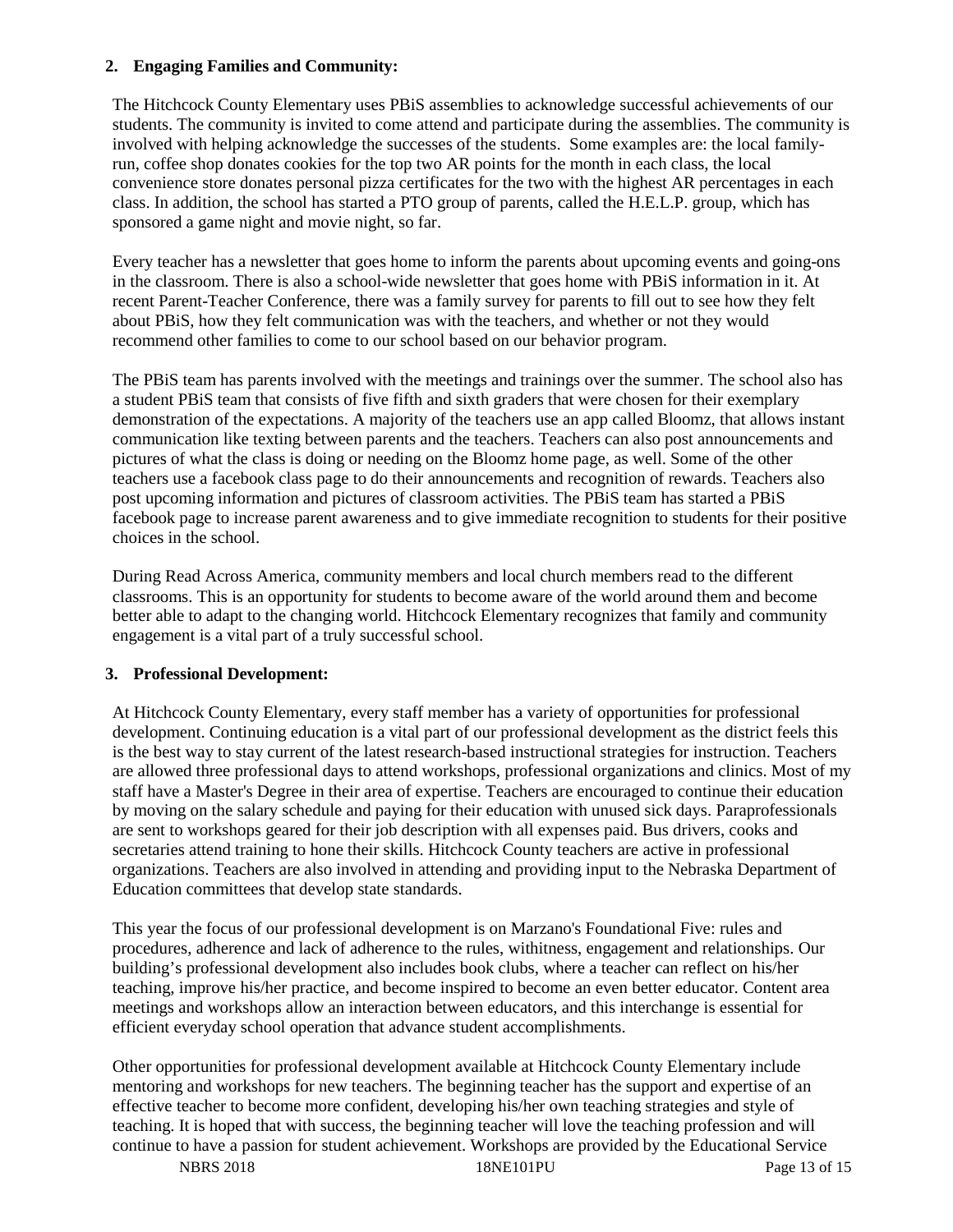Unit 15 which include Professional Learning Communities, technology opportunities, and classes on topics which relate to the state standards and current topics in education.

The School Improvement Committee helps in building advancement in student achievement. By studying academic data from a variety of sources, we identify the most essential components according to best practices research and well-tested models to improve student success.

Teachers attend state-wide PBiS (Positive Behavioral Intervention and Support) workshops in Lincoln. The team goes to Lincoln for three days twice during the summer for training. Professional Development is also available at the ESU for teaching writing, vocabulary and reading.

#### **4. School Leadership:**

The leadership structure at Hitchcock County schools is led by a six member board of education that is elected by the voting patrons of the district. The Superintendent/7-12 Principal and the PK-6 Principal are the administrative portion of the leadership. The board along with the administration work together toward a common goal which ultimately is to provide a quality education and to provide high student achievement.

As the Elementary Principal, it is my responsibility to see that all students in my school have the opportunity to succeed. Everything I do, every dollar I spend, I try to answer the question of how does this affect our children's education. I have been in education for thirty-five years and a principal for ten years. During this time, I have always tried to find things that were research based to improve student achievement and programs that help to supplement that goal.

As the Elementary Principal, I believe in empowering teachers by giving them shared leadership and by guiding them to a shared vision. Leadership is nurtured at all levels. The teachers and I meet regularly to discuss school climate, to look at and study our academic and behavior data, and to look at avenues for professional development. Teachers are selected for staff leadership teams that also meet on a regular basis. By empowering the teachers, they take ownership of the vision and work hard in working towards that vision. Students apply to be part of our Student leader PBiS team and go through an interview process. Once they are selected by our PBiS Leadership team, they meet on a regular basis to provide a voice for the elementary students of our school. The voice of all stakeholders helps to keep everyone on the same path. Classified personnel, parents and community members are on our Early Childhood team, Pyramid model team, and Positive Behavioral Instructional Supports team.

Local community groups meet regularly and support our students and families by providing supports after school. The Rock (Reaching out to Capable Kids) club provides homework support to students who are in need of help after school. The EELS (Extended Enrichment Learning Sessions) club provides enrichment activities in academic areas after school as well. The HELP club is our Parent-Teacher organization that the principal was involved in starting this year to assist teachers and students. Their leadership team meets with me monthly and as a group every Thursday to plan activities to help our teachers and students.

By being a part of the school improvement process, I have the ability to provide input to ensure my school moves in the direction of continuous improvement.

As the Principal of a high poverty district, it is important to be visible to the patrons of the district and to know the backgrounds of the students. Fortunately, we are a small enough district and this is much easier to accomplish. By building relationships with parents and students, it is easier to encourage students to attend school and to give the students the extra help they need to be successful in school.